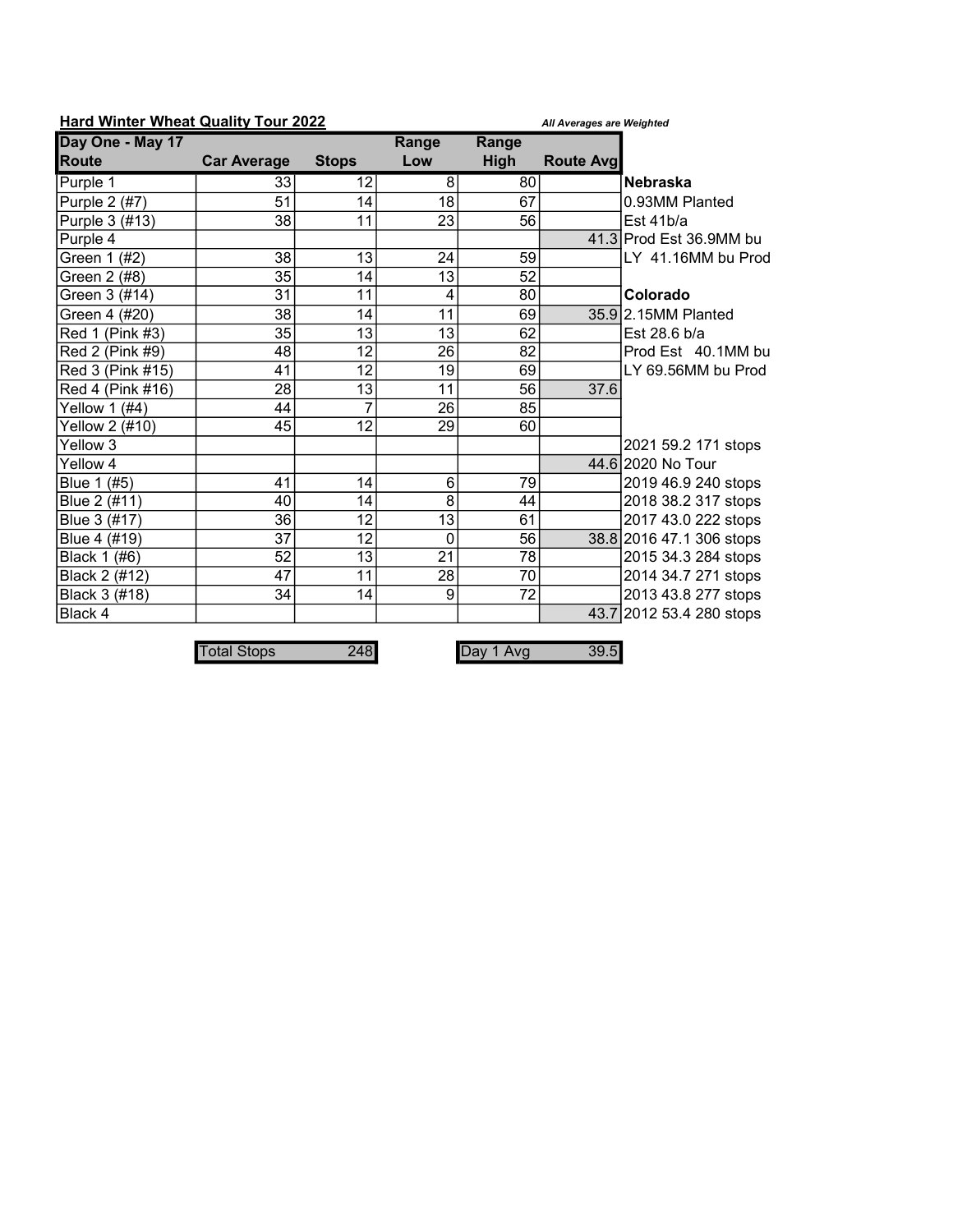|                  | <b>Hard Winter Wheat Quality Tour 2022</b><br>All Averages are Weighted |                 |                 |             |                   |                                               |
|------------------|-------------------------------------------------------------------------|-----------------|-----------------|-------------|-------------------|-----------------------------------------------|
| Day Two - May 18 |                                                                         |                 | Range           | Range       |                   |                                               |
| <b>Route</b>     | <b>Car Average</b>                                                      | <b>Stops</b>    | Low             | <b>High</b> | <b>Route Avgl</b> |                                               |
| Purple 1         | 35                                                                      | 13              | 24              | 59          |                   | <b>Oklahoma</b>                               |
| Purple 2 (#7)    | 58                                                                      | 12              | 25              | 105         |                   | 4.4MM Planted                                 |
| Purple 3 (#13)   | 44                                                                      | 15              | 15              | 80          |                   | Est 23.5 b/a                                  |
| Purple 4         |                                                                         |                 |                 |             |                   | 45.2 Prod Est 57.047MM bu                     |
| Green 1 (#2)     | 47                                                                      | 13              | 28              | 72          |                   | LY 115.05MM bu Prod                           |
| Green 2 (#8)     | 35                                                                      | 16              | 7               | 67          |                   |                                               |
| Green 3 (#14)    | 39                                                                      | 10              | 12              | 70          |                   | <b>KS Two Day Totals</b><br><b>KS Two Day</b> |
| Green 4 (#20)    | 34                                                                      | 18              | 11              | 51          | 37.9              | 38.2<br>Avgl                                  |
| Red 1 (Pink #3)  | 30                                                                      | $\overline{13}$ | $\overline{17}$ | 45          |                   | 502<br>Stops                                  |
| Red 2 (Pink #9)  | 32                                                                      | 13              | 13              | 51          |                   |                                               |
| Red 3 (Pink #15) | 30                                                                      | 13              | $\overline{7}$  | 53          |                   | 2021 2 day 57.9/335                           |
| Red 4 (Pink #16) | 33                                                                      | $\overline{12}$ | 0               | 59          |                   | 31.0 2020 No Tour                             |
| Yellow 1 (#4)    | 36                                                                      | 8               | 6               | 48          |                   | 2019 2 day 47.2/440                           |
| Yellow 2 (#10)   | 32                                                                      | 11              | 9               | 62          |                   | 2018 2 day 36.8/601                           |
| Yellow $3$       |                                                                         |                 |                 |             |                   | 2017 2 day 44.9/427                           |
| Yellow 4         |                                                                         |                 |                 |             |                   | 33.7 2016 2 day 48.2/606                      |
| Blue 1 (#5)      | 29                                                                      | 9               | 4               | 44          |                   | 2015 2 day 34.4/589                           |
| Blue 2 (#11)     | 35                                                                      | 12              | 8               | 78          |                   | 2014 2 day 32.8/542                           |
| Blue 3 (#17)     | 31                                                                      | 14              | 10              | 61          |                   | 2021 D2 56.7 164 stops                        |
| Blue 4 (#19)     | 34                                                                      | 15              | 13              | 78          |                   | 32.4 2020 No Tour                             |
| Black 1 (#6)     | 42                                                                      | 15              | 28              | 60          |                   | 2019 D2 47.6/200 stops                        |
| Black 2 (#12)    | 38                                                                      | 10              | 23              | 56          |                   | 2018 D2 35.2/284 stops                        |
| Black 3 (#18)    | 47                                                                      | 12              | 25              | 73          |                   | 2017 D2 46.9/205 stops                        |
| Black 4          |                                                                         |                 |                 |             |                   | 42.7 2016 D2 49.3/300 stops                   |
|                  |                                                                         |                 |                 |             |                   | 2015 D2 34.5/305 stops                        |
|                  | <b>Total Stops</b>                                                      | 254             |                 | Day 2 Avg   |                   | 37.0 2014 D2 30.8/271 stops                   |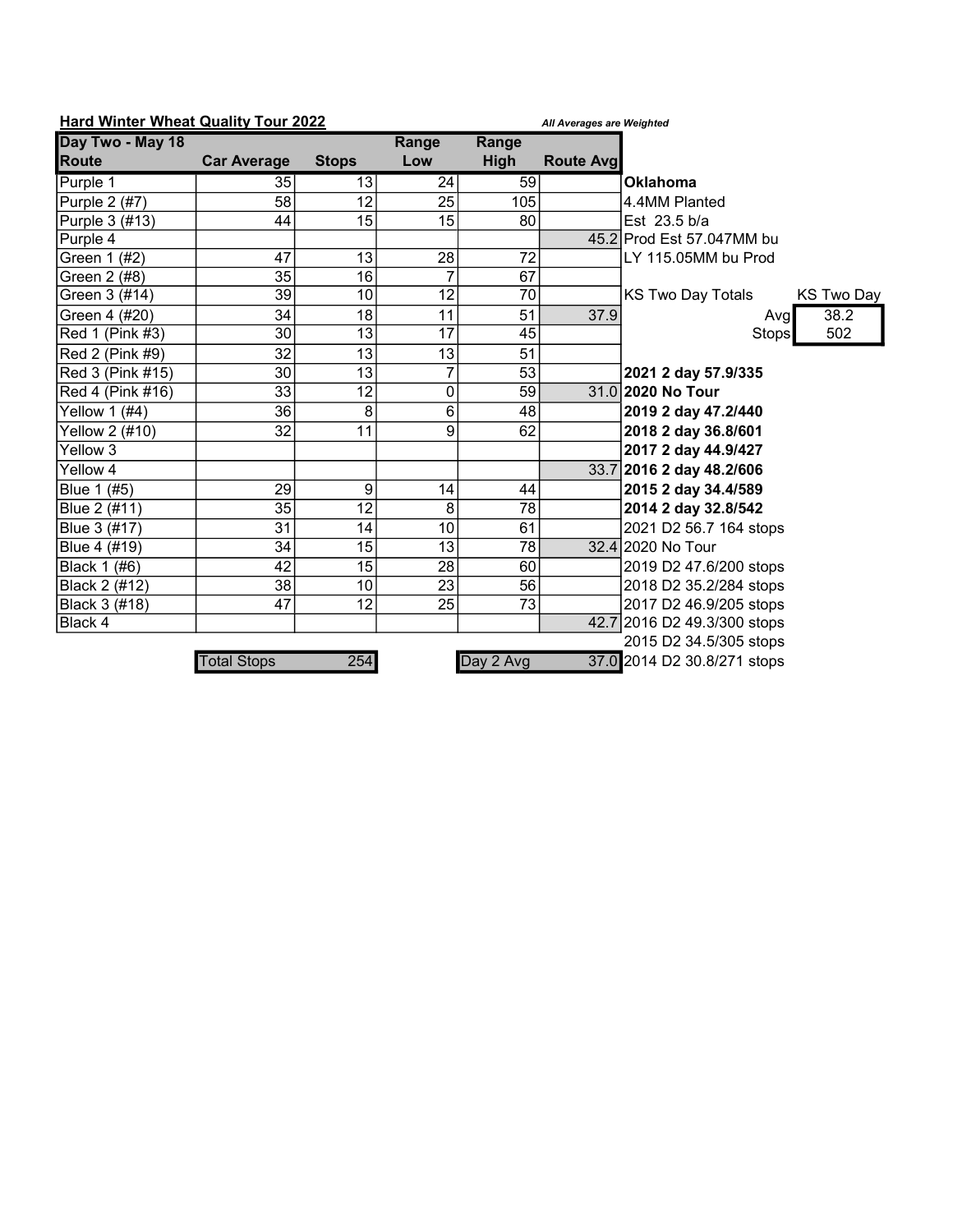## Hard Winter Wheat Quality Tour 2022 All Averages are Weighted

| Day Three - May 19 |                    |                | Range | Range       |                  |                            |
|--------------------|--------------------|----------------|-------|-------------|------------------|----------------------------|
| <b>Route</b>       | <b>Car Average</b> | <b>Stops</b>   | Low   | <b>High</b> | <b>Route Avg</b> |                            |
| Purple 1           | 39                 | 3              | 32    | 51          |                  |                            |
| Purple 2 (#7)      | 62                 | 3              | 52    | 79          |                  |                            |
| Purple 3 (#13)     | 56                 | 3              | 37    | 81          |                  |                            |
| Purple 4           |                    |                |       |             | 52.4             |                            |
| Green 1 (#2)       | 56                 | $\overline{c}$ | 47    | 64          |                  |                            |
| Green 2 (#8)       | 50                 | $\overline{c}$ | 40    | 60          |                  |                            |
| Green 3 (#14)      | 48                 | $\overline{1}$ | 41    | 52          |                  |                            |
| Green 4 (#20)      | 62                 | 3              | 38    | 92          | 55.6             |                            |
| Red 1 (Pink #3)    |                    |                |       |             |                  |                            |
| Red 2 (Pink #9)    | 40                 | 4              | 22    | 51          |                  |                            |
| Red 3 (Pink #15)   | 52                 | 3              | 29    | 70          |                  |                            |
| Red 4 (Pink #16)   | 87                 | 3              | 43    | 113         | 57.6             |                            |
| Yellow 1 (#4)      | 64                 | $\overline{c}$ | 56    | 72          |                  |                            |
| Yellow 2 (#10)     |                    |                |       |             |                  |                            |
| Yellow 3           |                    |                |       |             |                  |                            |
| Yellow 4           |                    |                |       |             | 63.8             |                            |
| Blue 1 (#5)        | 68                 | 3              | 62    | 77          |                  | 2021 D3 60.7/15 stops      |
| Blue 2 (#11)       | $\overline{47}$    | $\overline{2}$ | 47    | 47          |                  | 2020 No Tour               |
| Blue 3 (#17)       | 53                 | 3              | 38    | 62          |                  | 2019 D3 46.2/29 stops      |
| Blue 4 (#19)       | 44                 | $\overline{3}$ | 33    | 58          |                  | 53.5 2018 D3 39.8/43 stops |
| Black 1 (#6)       | 48                 | $\overline{c}$ | 44    | 52          |                  | 2017 D3 58.9/42 stops      |
| Black 2 (#12)      | 63                 | 4              | 47    | 96          |                  | 2016 D3 53.5/49 stops      |
| Black 3 (#18)      | 48                 | $\overline{2}$ | 30    | 57          |                  | 2015 D3 48.9/70 stops      |
| Black 4            |                    |                |       |             |                  | 55.2 2014 D3 37.8/45 stops |
|                    |                    |                |       |             |                  |                            |
|                    | <b>Total Stops</b> | 48             |       | Day 3 Avg   | 55.2             |                            |